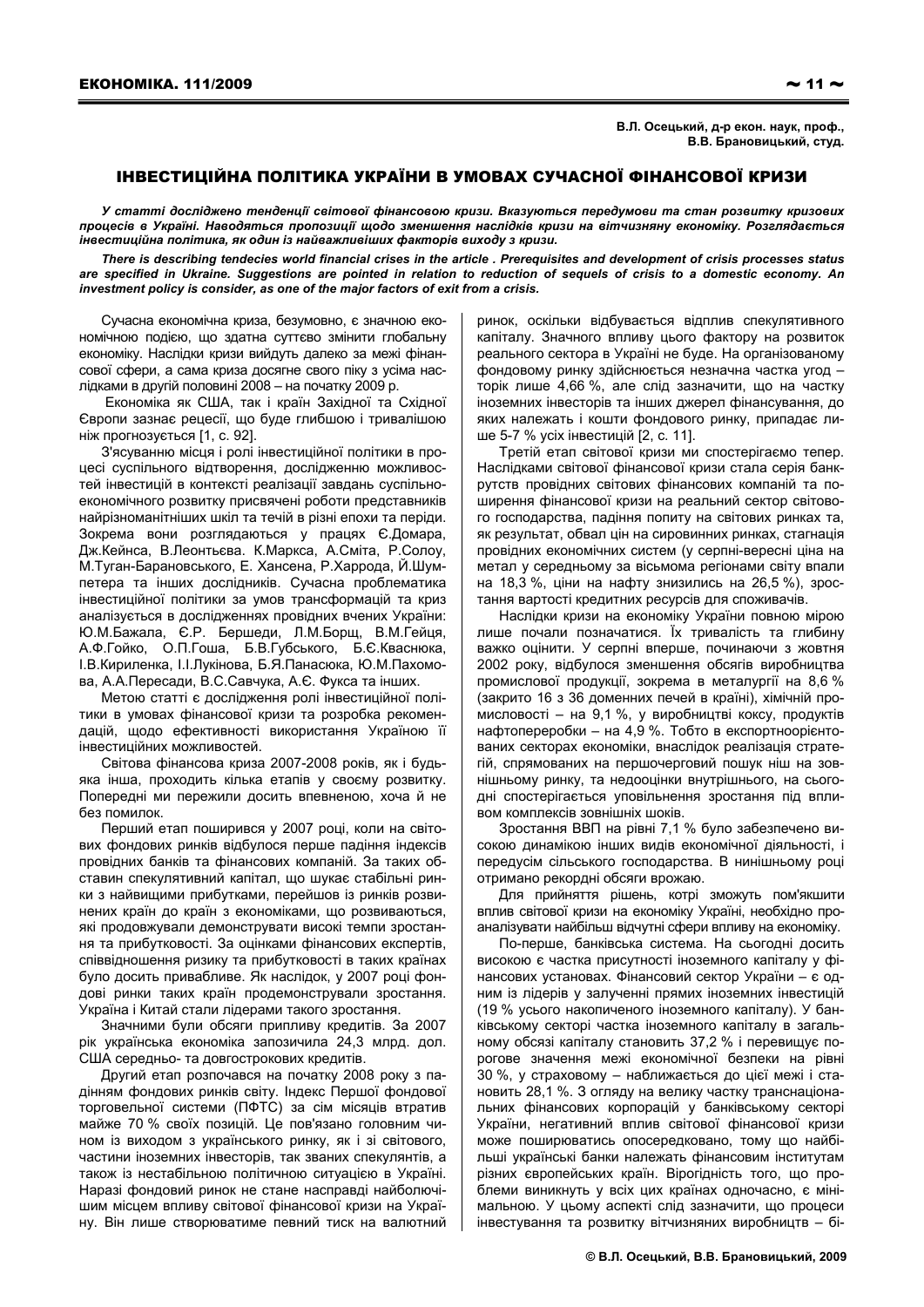льше залежні від кредитування, ніж від фондового ринку, 16 % інвестицій в основний капітал фінансується за рахунок кредитів. Подорожчання кредитів призведе до скорочення інвестицій та уповільнення економічного зростання як у коротко-, так і довгостроковій перспективі. І найбільш залежними секторами є сільське господарство, будівництво, переробна промисловість, зокрема хімічна та нафтохімічна, харчова промисловість, виробництво коксу і продуктів нафтопереробки.

По-друге, це зовнішньоторговельна залежність. Через поширення проблем на фінансових ринках уже відбувається зменшення світового попиту. Рецесія у провідних економіках світу супроводжується насамперед зменшенням інвестиційного попиту, динаміки і обсягу будівництва і, відповідно, призведе до зниження цін на продукцію металургії та машинобудування.

Такі тенденції на світовому ринку, зважаючи на високу залежність української економіки від експорту, частка якого у ВВП становить понад 47 %, негативно позначається на динаміці розвитку експортного виробництва, а далі - на галузях, які безпосередньо й опосередковано залежать від експорту.

По-третє, це борг. Наприкінці першого півріччя 2008 року обсяг валового зовнішнього боргу становив 59.9 % ВВП, або 100,06 млрд. дол. США. При цьому майже 85 % сягає заборгованість приватного сектора економіки. Згідно із дослідженнями, проведеними МВФ, максимально допустимою сумою зовнішнього боргу для країн із низьким та середнім рівнем доходів є сума на рівні 49,7 % ВВП; при перевищенні цього рівня ймовірність розгортання фінансових криз становить близько 70 %. Погіршення ліквідності світових фінансових ринків може істотно уповільнити кредитування української економіки. Як наслідок, українські позичальники зазнають труднощів із рефінансуванням своїх кредитних зобов'язань на зовнішніх ринках [3, с.4-6].

Теперішні умови розвитку вітчизняної економіки істотно відрізняються від тих, які існували у 1998 році, коли Україна також зазнала впливу потужної світової фінансової кризи. Проте сучасні реалії не покрашують. а погіршують характеристики стійкості національної системи до фінансових шоків. Так, якщо у 1997-1998 роках рівень корпоративних боргів був низьким і корпоративний сектор не був настільки залежним від зовнішнього фінансування, то на сьогодні, як уже зазначалося, національна фінансова система стала більш залежною від зовнішніх потоків капіталу.

Якщо станеться найгірше й реалізується вплив усіх зазначених сфер впливу на економіку України одночасно і в повному обсязі, то наслідки світової фінансової кризи будуть досить відчутними:

√ істотно зросте дефіцит зовнішньоторговельного балансу, перевищивши рівень у 10 % ВВП, що є критичним для економік, які розвиваються;

√ скоротиться додатне сальдо рахунку операцій із капіталом та фінансових операцій, як наслідок, додатне сальдо платіжного балансу, яке існувало останніми роками, зміниться на від'ємне.

При такому збігу негативних обставин, значній трансформації буде піддана не тільки система кредитно-грошових відносин та інвестиційного капіталу, але й значно переглянуті правила гри на міжнародному ринку товарів і послуг, що зачепить міжнародні торговоекономічні організацій, у тому числі і СОТ.

Світова економіка в цей час дійсно перебуває перед обличчям величезних і важко прогнозованих загроз, і від того наскільки продуманими і зваженими будуть політико-правові та фінансово-економічні кроки світових країн-лідерів, у принципі і буде залежати, у яких умовах національна економіка зможе розвиватися в найближчі роки.

Щоб не допустити значної девальвації, Національний банк буде змушений продавати валюту з резерву. Але запобігти девальвації буде вкрай важко.

Валютно-фінансова нестабільність в Україні має місце через низку об'єктивних політичних і економічних чинників, зокрема, зниження інвестиційної активності. За січень - березень 2007 року залучено 84 млн. дол.. США, або 96 % від обсягів залучених інвестицій за відповідний період 2006 року (87,9 млн. дол. США) [4].

Для зменшення наслідків сучасної фінансової кризи потрібно проводити грамотну інвестиційну політику тобто комплекс урядових рішень, що визначають основні напрямки використання капіталовкладень в економіку. різні її сфери та галузі. Інвестиційна політика визначається станом економіки, основним завданням народного господарства у виробництві; науково-технічному і соціальному розвитку країни. Ситуація в інвестиційній політиці є своєрідним барометром стану справ в економіці. Якщо інвестиційній процес ослаблений, то немає того каталізатора, який необхідний для кардинальної перебудови народного господарства. При цьому і сам по собі інвестиційний комплекс виявляється "втягнутим" в економічну кризу в числі перших, а виходить з неї - в числі останніх. Інвестиційна політика держави здійснюється через механізм державного регулювання [5, с. 125].

В умовах світової кризи держава повинна створити "подушку безпеки". Для бізнесу такою "подушкою" можуть слугувати інвестиції, але одночасно з цим потрібно робити певні заходи для цього, а саме - вирішення проблеми адміністрування податку на додану вартість, обов'язкове повернення негативного сальдо ПДВ у встановлені строки та у встановленому обсязі, створення стимулів для реінвестування прибутку в розвиток підприємств, прискорення амортизації, створення умов для імпорту високотехнологічного обладнання, підтримка експортерів. Пом'якшити негативний вплив світової кризи вдасться лише за умови зконсолідованих дій влади. Потрібно виробити зрозумілу інвестиційну стратегію з проведенням необхідних заходів, адже з 2004 року практично не проводиться структурних та інституціональних реформ (Україна показувала певний феномен - зростання без реформ).

Великий фінансово-інвестиційний тягар держава може взяти на себе пішовши шляхом США, Росії та інших країн Західної Європи, які роблять націоналізацію фінансової сфери економіки, щоб не досягти дефолту в країні, але чи потрібно це Україні? Можливо це певною мірою виправдано для невеличких банків, щоб вклади населення не "згоріли" та не допустити паніку в суспільстві, тому що будь який банк при одночасній вимозі на погашення вкладів не зможе їх виконати. Потрібно не допустити "фінансової лихоманки", для цього можна використати замороження депозитів.

Держави вирішують задачу залучення інвестиційних ресурсів по-різному, хоча основні підходи в цілому схожі. Більша частина намагається залучити потенційних інвесторів пільгами з податків, субсидіями та іншим, але як показує досвід, цей шлях не може бути визнаний достатньо ефективним. Більш ефективним є створення умов для успішного розвитку бізнесу - тобто створення виробничої інфраструктури. В цьому нам може допомогти Євро 2012, що є певним страховим полісом для України. Якщо запланований комплекс робіт буде виконано, то ми гарантовано матимемо значний приплив